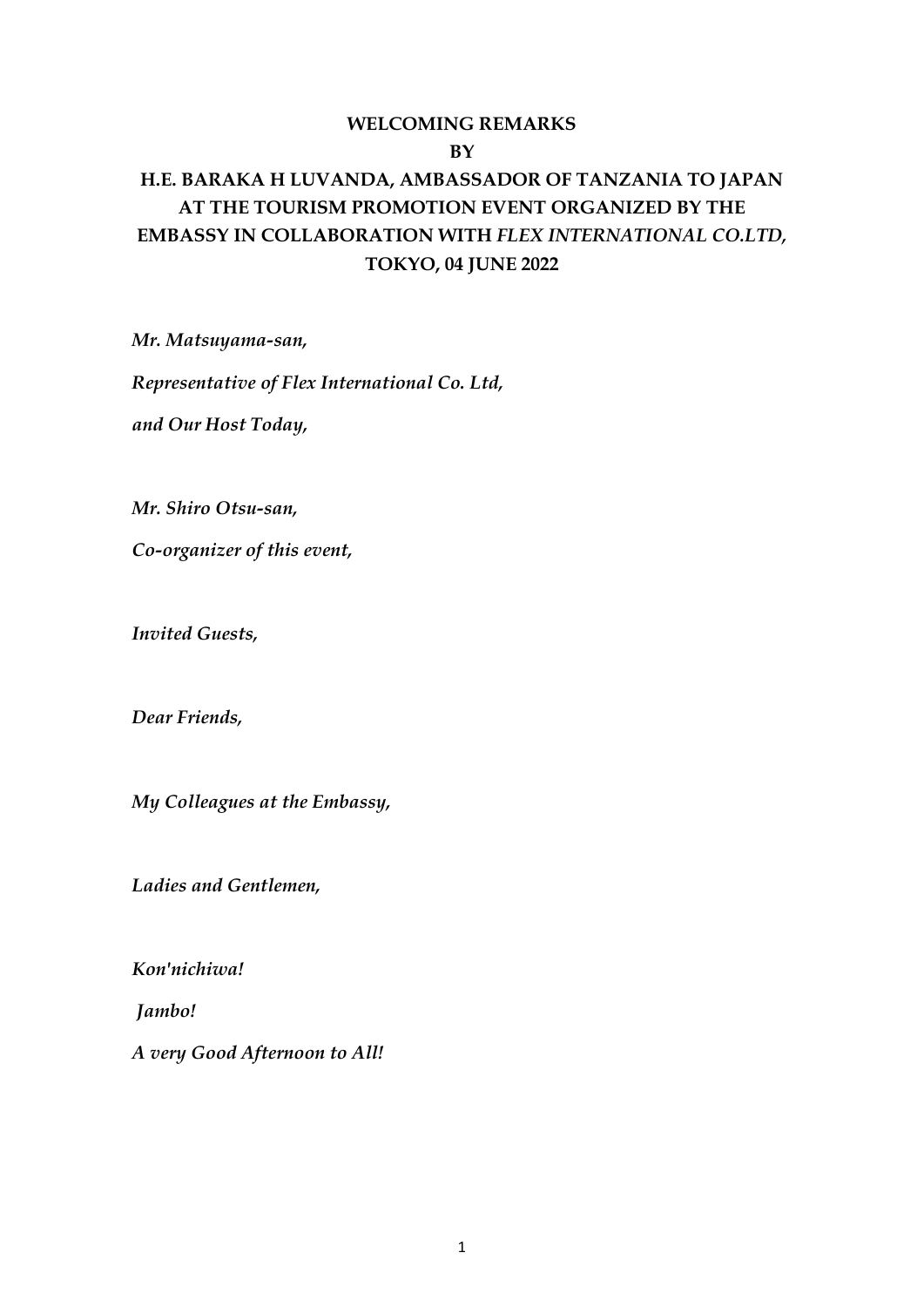My role this afternoon is simplified. I have been assigned to make a welcoming remark which should not have to take me more than two minutes to perform. It only requires me to say: **Yoko So! Karibuni sana**!

But let me abuse this privilege by saying a few things in just only 648 words:

**First,** on behalf of my colleagues at the Embassy and, on behalf of my wife here present, I wish to express our profound appreciation to all of you for finding time to come, especially on a weekend like this to share with us your precious time. As we say in Kiswahili (our national language), *asanteni sana*.

**Secondly,** I wish to thank the organizers and sponsors of this event, *Flex International*. I thank you very much and I hope that this will not be the last time you do this.

**Thirdly,** I want to express, once again, our deepest appreciations to *Flex International* for tourism promotional work for Tanzania and, for the entire East Africa as a preferable tourism destination.

You have been doing this for quite a long time since your establishment in 1988. I have checked the statistics before COVID-19 kicked-in in 2020 they are impressive and, so I do hope that once COVID-19 sets us free as it now looks like, we will be having some good numbers.

**Friends**, it would be a remiss on my part if I did not thank *"those behind the scenes'* who are always forgotten, for the sterling preparations of this event. Thank you so much.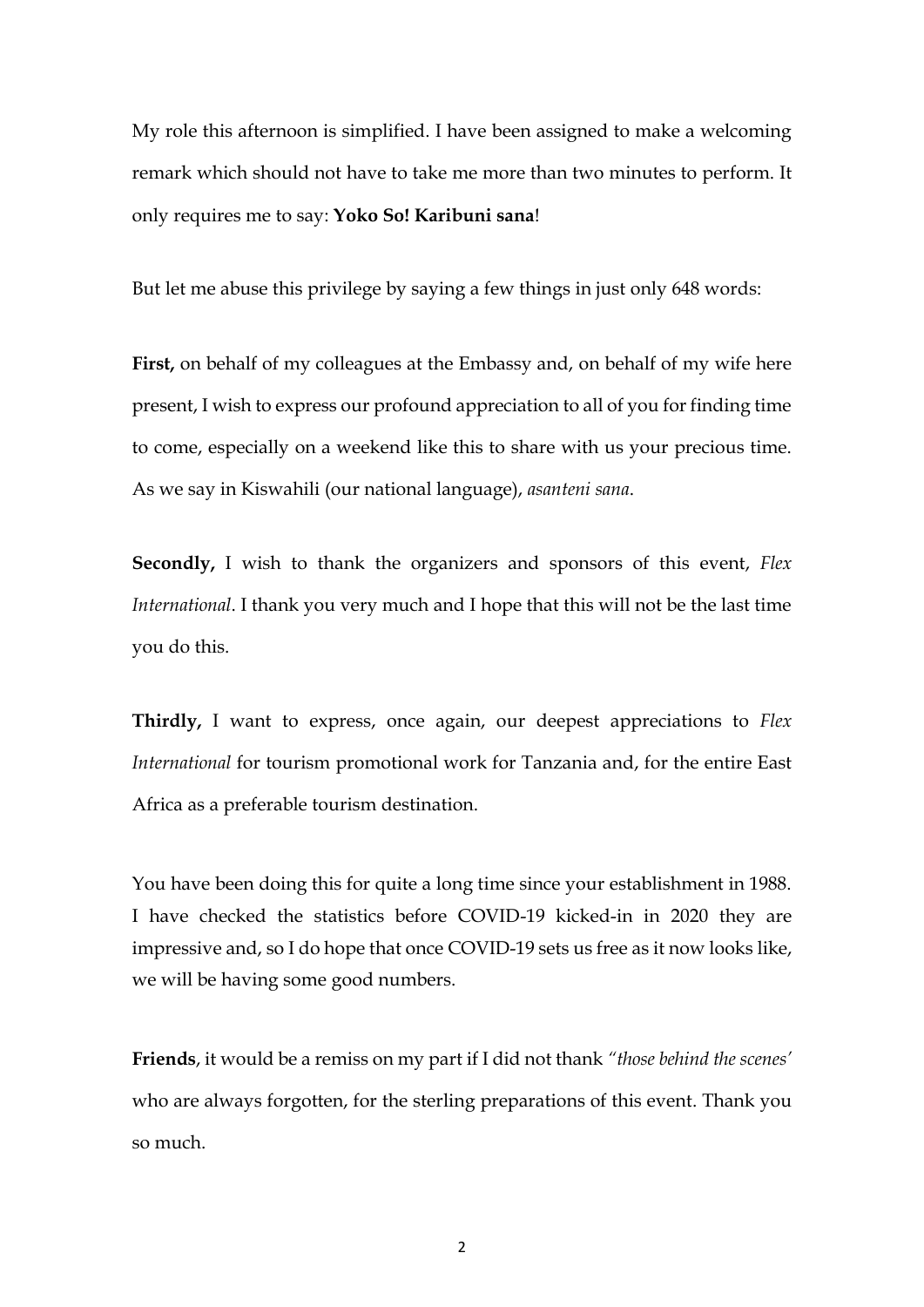#### *Friends,*

Let me mention that this event today provides us with the opportunity to learn more about the abundant tourist attractions in Tanzania that you have not heard before. Even for those of you who have visited Tanzania before will be surprised to hear about them and I will leave this assignment to *Kazuma-san* to walk you through.

But I also want to invite you during your spare time, to view the famous *Royal Tour Documentary* by Her Excellency President Samia Suluhu Hassan which was launched recently and is trending widely. It is available in most social media.

#### **Friends,**

To make this event more colourful and memorable, we have organized it in such a way that you will have an opportunity to socialize amongst yourselves and to have a chance to taste the Tanzanian cuisine, the drinks from tea, coffee, beer, wine, famous konyagi and the nuts, etc. And, it has been confirmed to me that we have quite a lot of these since it is a weekend.

As we all know, travel and tourism industry has suffered severely because of COVID-19 not only here in Japan, but also all around the world. As Japan finally reopens its borders, we want to assure you that Tanzania has taken all the precautionary measures to ensure that the health and safety of our travellers remain our top priority.